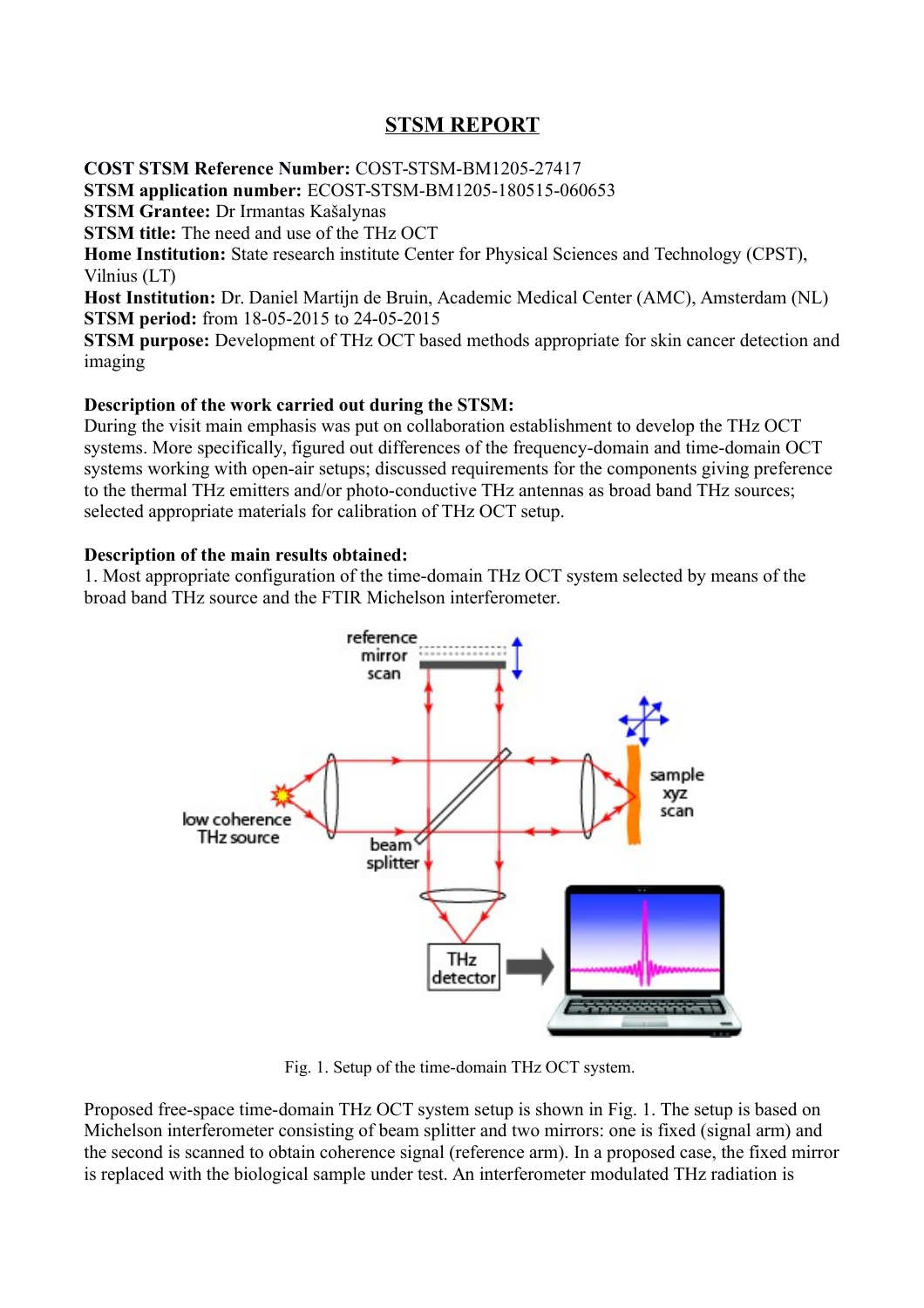measured after with the fast room-temperature THz detector. In order to obtain the THz optical coherent tomogram, the sample under test is scanned in XYZ-coordinates. The spatial resolution up to 0.1 mm is estimated by using a commercially available low-coherence THz source with the bandwidth of 1 THz, for example photoconductive THz antennas, thermal THz emitters, and similar.

2. Most appropriate materials (HDPE, PTFE, Silicon) selected to calibrate the THz OCT setup.

The HDPE, PTFE, and high-resistivity Silicon are commercially available materials with a refractive index varying from 1.4 to 3 and exhibiting low absorption coefficient at THz and IR bands.

3. PDMS as most suitable material for skin phantoms development selected for the THz and farinfrared spectroscopy.

The PDMS is a commercially available two component silicone product, hydrophobic, capable of curing at room temperature, and transparent at low side of the THz band in accordance to literature. Unfortunately, there are not available absorption and reflection data of the PDMS at higher frequencies up to IR spectrum.

4. Plans for further collaboration agreed: prospective time-domain THz OCT setups and results analysis in June-August; skin phantoms development in September, return visit to Vilnius in September-October.

## **Mutual benefits for the Home and Host institutions:**

The partner's technologies for skin cancer assessment are different, so this visit helped to figure out optimal approaches to develop time-domain THz OCT methods appropriate for skin cancer research with terahertz waves.

## **Future collaboration with the Host institution (if applicable):**

Prospective time-domain THz OCT setups and measurements data analysis in June-August; skin phantoms development in September-October, return visit to Vilnius in September-October; participation at the next COST events in Split, Croatia.

## **Foreseen journal publications or conference presentations expected to result from the STSM (if applicable):**

Eventually possible after an idea of the time-domain THz OCT validation in Vilnius, proper skin phantoms design in Amsterdam and measurements in Vilnius, will be processed.

## **Connect this to the results.**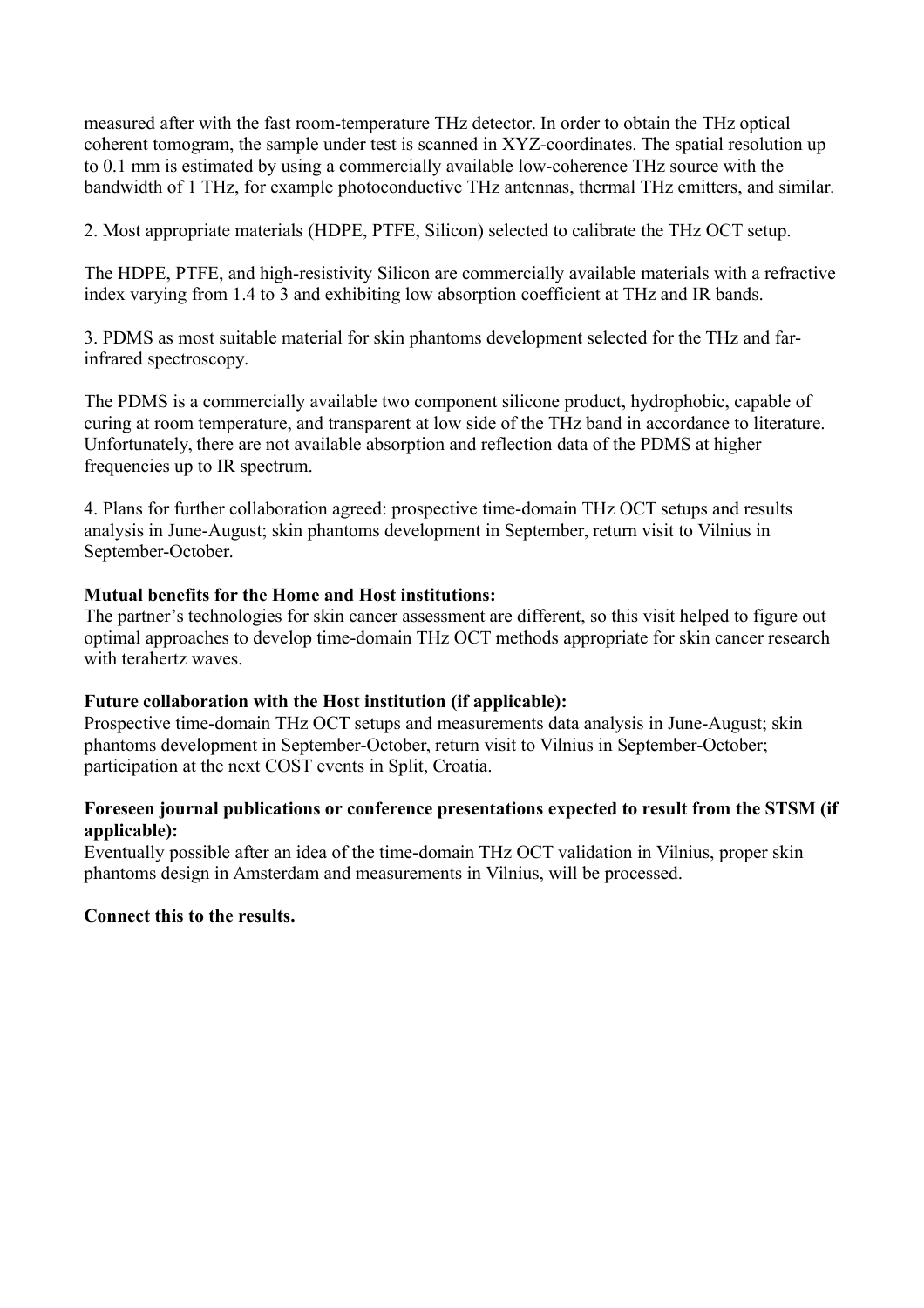| <b>STSM</b><br>outcome<br>form STSM<br>application<br>number | Home<br>institution<br>& country                                   | <b>Host</b><br>institution<br>& country                       | <b>BM1205 WG</b>                                                                | Objective of<br>the<br>collaboration                                                    | <b>Results of the</b><br>collaboration                                                                                          |
|--------------------------------------------------------------|--------------------------------------------------------------------|---------------------------------------------------------------|---------------------------------------------------------------------------------|-----------------------------------------------------------------------------------------|---------------------------------------------------------------------------------------------------------------------------------|
| ECOST-<br>STSM-<br>BM1205-<br>180515-<br>060653              | Center for<br>Physical<br>Sciences and<br>Technology,<br>Lithuania | Academic<br>Medical<br>Center<br>$(AMC)$ , the<br>Netherlands | $WG4$ :<br>Validation and<br>evaluation of<br>combined<br>sensing<br>modalities | Development of<br>THz OCT based<br>methods<br>appropriate for<br>skin cancer<br>imaging | Progress both in<br>time-domain<br>OCT setups and<br>phantoms<br>development for<br>skin cancer<br>detection with<br>THz waves. |

I acknowledge that the described short term scientific mission was successfully carried out in the conditions here specified, and prospects for potential collaborations are expected in the coming months out of the agreements reached.

Amsterdam, 27 May 2015

Director, AMC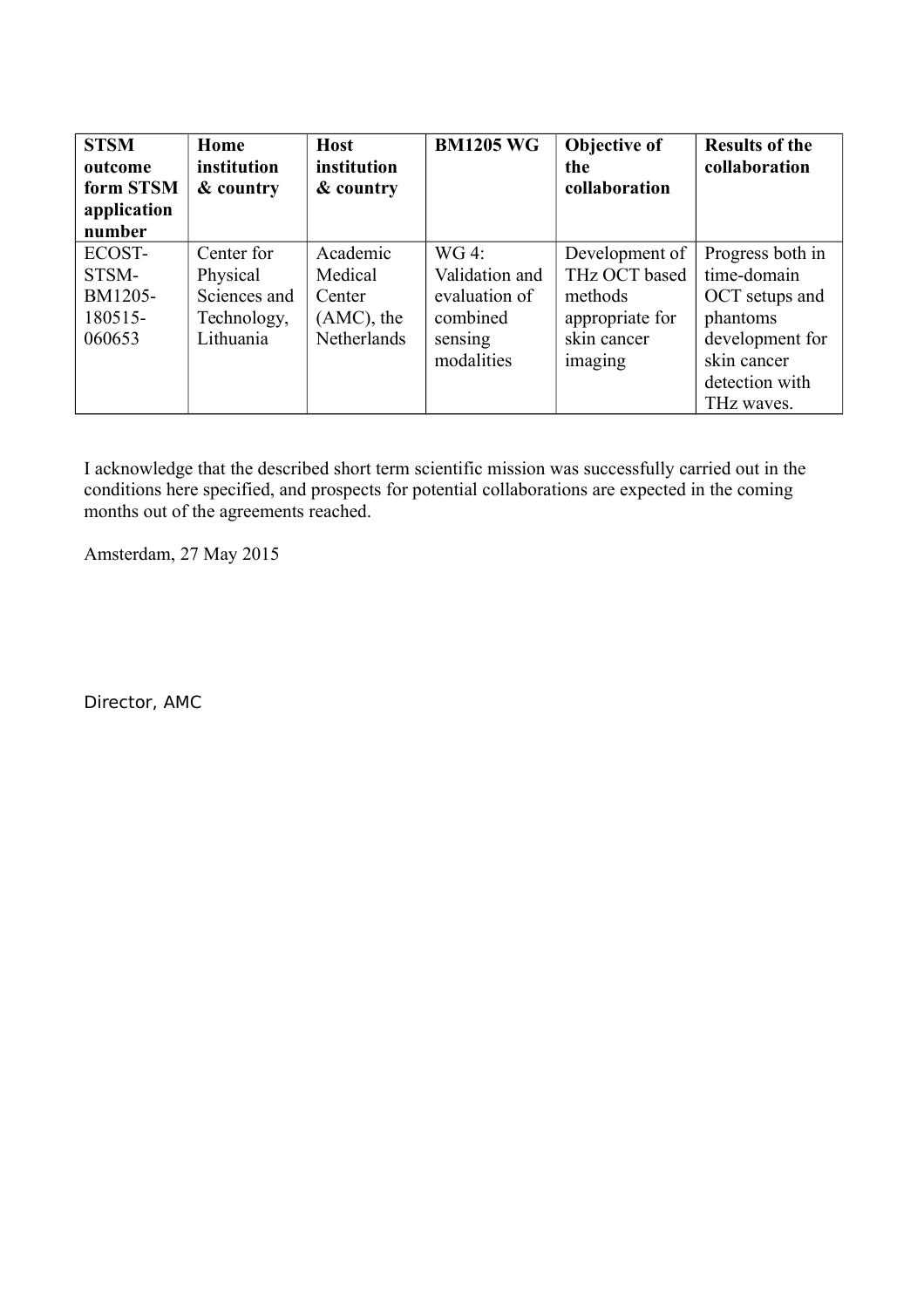## **STSM REPORT**

**COST STSM Reference Number:** COST-STSM-BM1205-27417 **STSM application number:** ECOST-STSM-BM1205-180515-060653 **STSM Grantee:** Dr Irmantas Kašalynas **STSM title:** The need and use of the THz OCT

**Home Institution:** State research institute Center for Physical Sciences and Technology (CPST), Vilnius (LT)

**Host Institution:** Dr. Daniel Martijn de Bruin, Academic Medical Center (AMC), Amsterdam (NL) **STSM period:** from 18-05-2015 to 24-05-2015

**STSM purpose:** Development of THz OCT based methods appropriate for skin cancer detection and imaging

### **Description of the work carried out during the STSM:**

During the visit main emphasis was put on collaboration establishment to develop the THz OCT systems. More specifically, figured out differences of the frequency-domain and time-domain OCT systems working with open-air setups; discussed requirements for the components giving preference to the thermal THz emitters and/or photo-conductive THz antennas as broad band THz sources; selected appropriate materials for calibration of THz OCT setup.

### **Description of the main results obtained:**

1. Most appropriate configuration of the time-domain THz OCT system selected by means of the broad band THz source and the FTIR Michelson interferometer.

2. Most appropriate materials (HDPE, PTFE, Silicon) selected to calibrate the THz OCT setup.

3. PDMS as most suitable material for skin phantoms development selected for the THz and farinfrared spectroscopy.

4. Plans for further collaboration agreed: prospective time-domain THz OCT setups and results analysis in June-August; skin phantoms development in September, return visit to Vilnius in September-October.

### **Mutual benefits for the Home and Host institutions:**

The partner's technologies for skin cancer assessment are different, so this visit helped to figure out optimal approaches to develop time-domain THz OCT methods appropriate for skin cancer research with terahertz waves.

### **Future collaboration with the Host institution (if applicable):**

Prospective time-domain THz OCT setups and measurements data analysis in June-August; skin phantoms development in September-October, return visit to Vilnius in September-October; participation at the next COST events in Split, Croatia.

### **Foreseen journal publications or conference presentations expected to result from the STSM (if applicable):**

Eventually possible after an idea of the time-domain THz OCT validation in Vilnius, proper skin phantoms design in Amsterdam and measurements in Vilnius, will be processed.

### **Connect this to the results.**